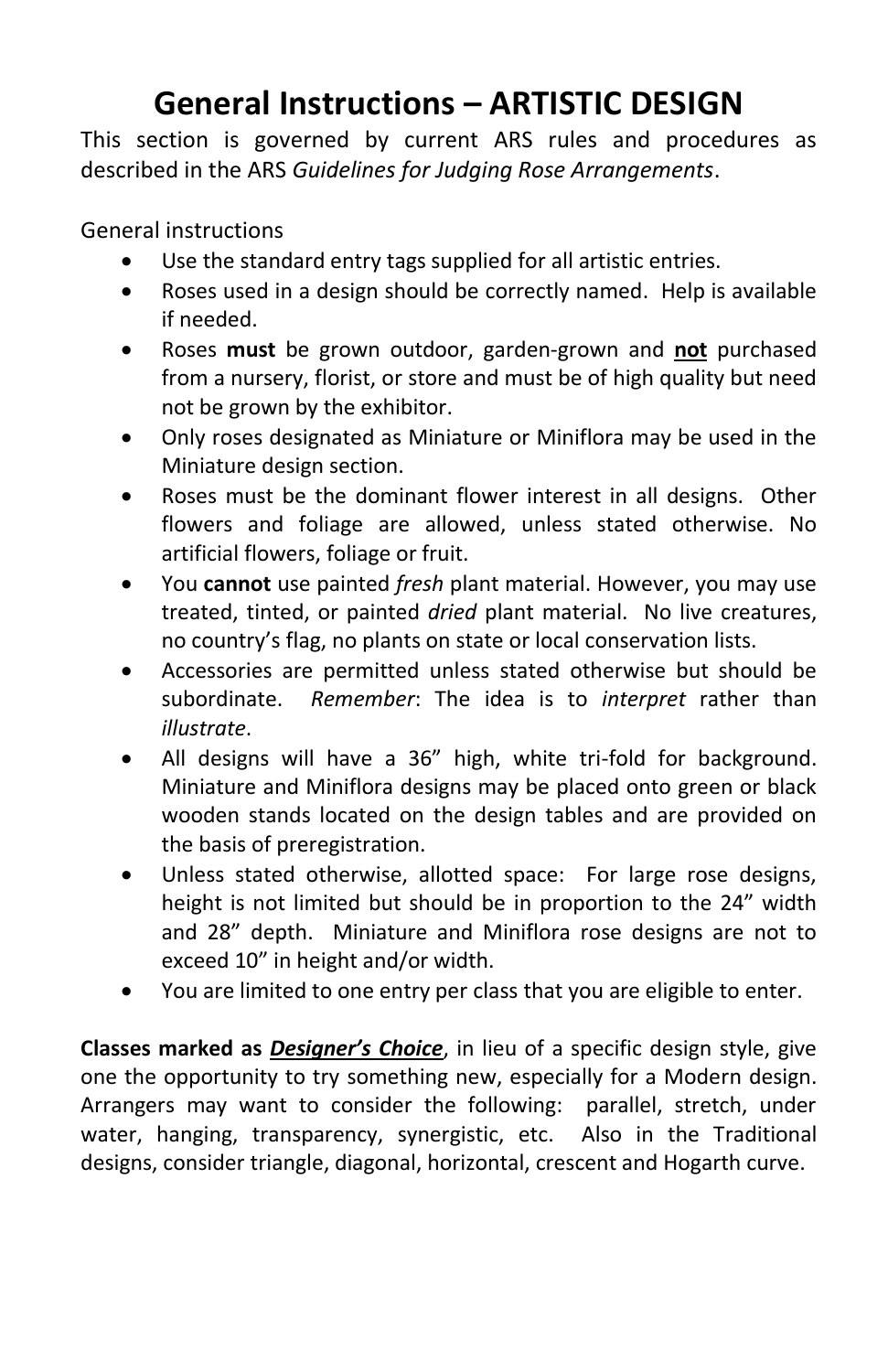**Arrangement classes are open to all non-professional arrangers.** Mark your tag as described in the list below:

**Novice** – You have never won more than 2 design trophies *or* have won no more than 5 First Place ribbons. *Mark "N" on the entry tag.* Novices may enter other classes but those entries will be eligible only for the Awards given for that class and will not be considered for the Novice Awards.

**Junior** – You are 17 or younger. Enter the correct class for your age group. *Mark your age on the entry tag.* Juniors may enter other classes but those entries will be eligible only for the Awards given for that class and will not be considered for the Junior Awards.

 Trophies will be granted only where merited. Eligible designs must win First Place, must score a minimum of 92 points according to ARS official score cards, and must be correctly named on the entry tag.

 Fort Vancouver Rose Society cannot be responsible for loss of or damage to your design but will exercise precautions. Entries are accepted from 7:00 a.m. to 10:15 a.m., Saturday, June (TBD), at the Rose Show. Judging begins at 11:00 a.m. Removal time is 4:00 p.m., Saturday, June (TBD). **Preregistration is required in all arrangement classes. Please let us know by Thursday, June (TBD), which classes you hope to be able to enter in order to ensure that enough table space has been allotted for your arrangements.** If you have questions, contact Judy Heath at 360-281-7270 or [rosemom@heathfamily.us](mailto:rosemom@heathfamily.us)

|  |                | <b>ARS Scoring for Rose Arrangements</b>     |  |
|--|----------------|----------------------------------------------|--|
|  |                |                                              |  |
|  | a <sub>1</sub> |                                              |  |
|  | b.             |                                              |  |
|  | $\mathsf{C}$   | Other specified requirement of the schedule5 |  |
|  |                |                                              |  |
|  | a <sub>1</sub> |                                              |  |
|  | h.             |                                              |  |
|  | $\mathsf{r}$   |                                              |  |
|  | d.             |                                              |  |
|  | e.             |                                              |  |
|  | f              |                                              |  |
|  |                |                                              |  |
|  |                |                                              |  |
|  |                |                                              |  |
|  |                |                                              |  |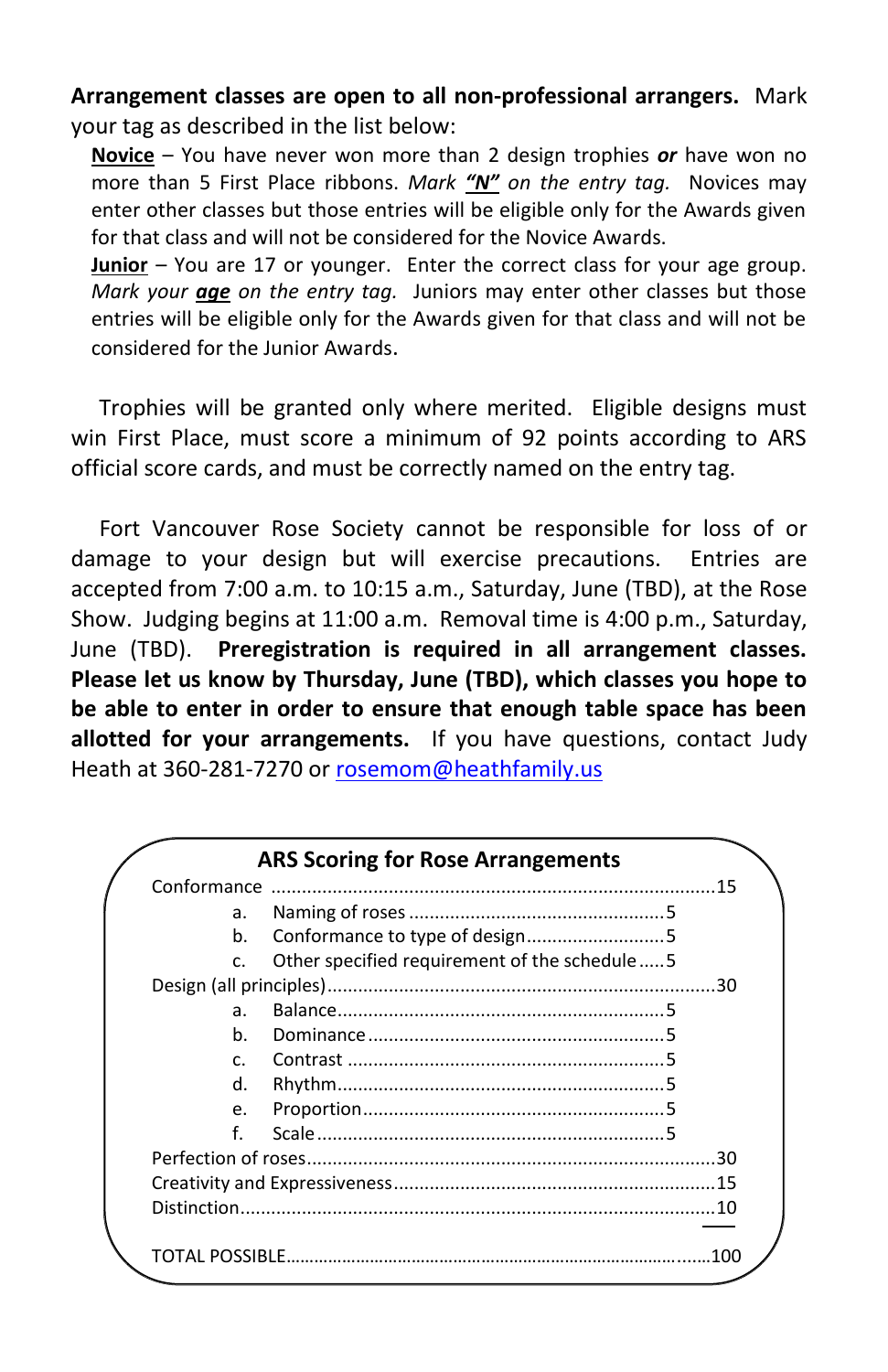# **Definitions of Design Types**

#### **Traditional Designs:**

Line Designs – Have height and some width but very little depth, are open silhouettes in space, show movement in one direction, may be vertical, horizontal, diagonal or form a crescent or Hogarth curve.

Line-Mass Designs – Have some closed space, with length, width and depth, may be vertical, horizontal, diagonal or form a crescent of Hogarth curve. The strongest part of the design is the roses in the focal area.

Mass Designs – Closed silhouette, symmetrical, uncrowded but with ample plant material so there are no empty spaces.

#### **Modern Designs:**

Creative Designs – The keynote is simplicity with an emphasis on color, form, texture and especially on the element of space and dynamic balance..

Abstract Designs – Plant material can be manipulated, altered and/or distorted and placed in a non-conventional manner. Abstraction is dominant. No central focal area.

#### **Designs in the Oriental Manner:**

Design in a shallow container showing water—creates a natural garden setting and consists of 3 main lines: Heaven (Shin), Man (Soe) and Earth (Tai).

Design in a tall container—creates a freely-arranged grouping of plant material; may be vertical, slating or cascading; and consists of 3 main lines: Heaven (Shin), Man (Soe) and Earth (Tai).

Free Style--utilizes forms in nature to create patterns; shapes and colors are very important. Free style designs in the Oriental Manner may be naturalistic or abstract if form is not designated in the class.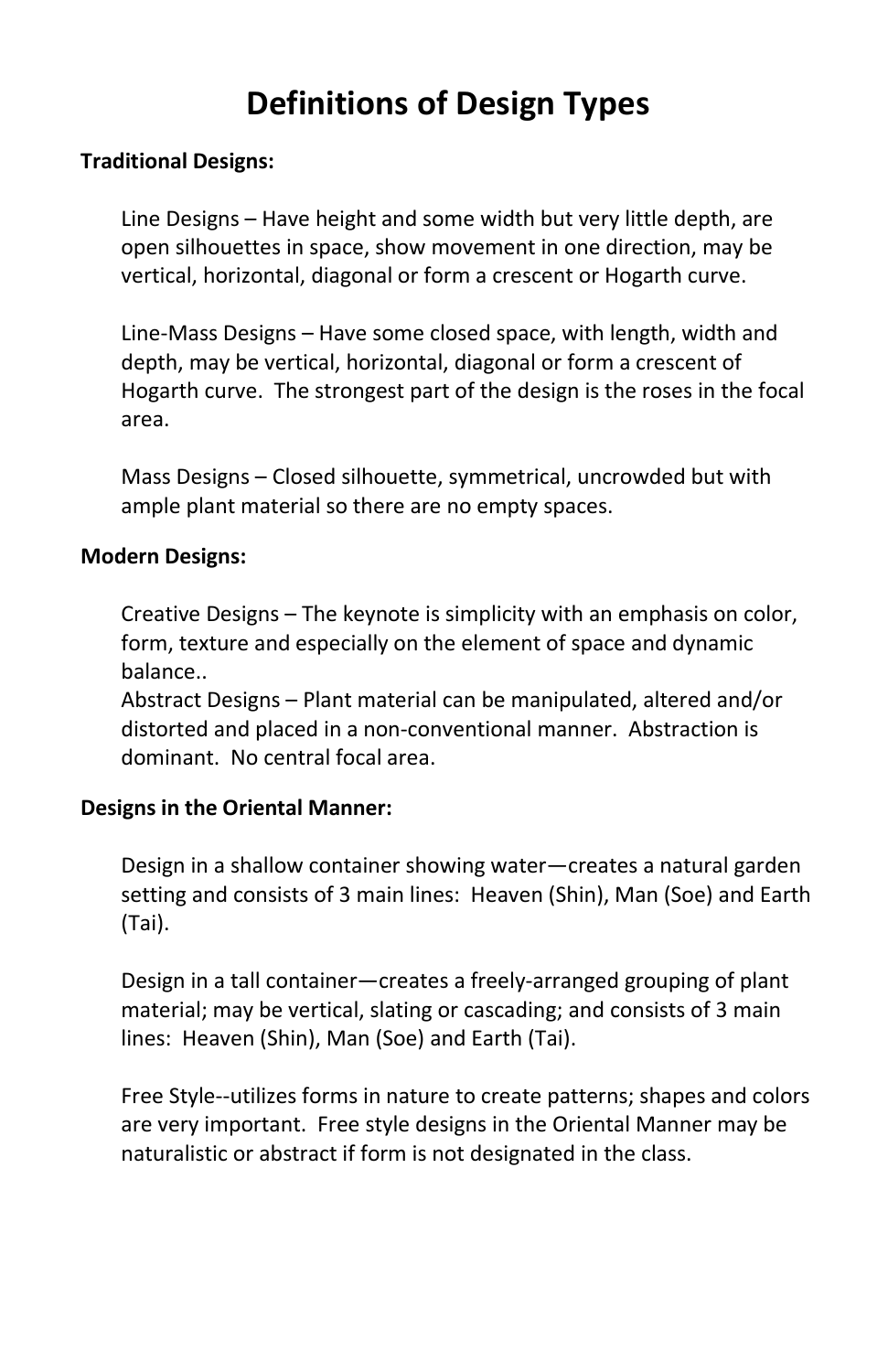# *"Nature's Artistry"*

*See General Instructions-ARTISTIC DESIGN (pages 18-24) for space allotted for design unless otherwise stated in the class description.*

## **ARRANGEMENTS USING LARGE ROSES**

## **Traditional Designs** (Trophy 66)

- 1. Mass: *"The Majesty of the Three Sisters"* A Symmetrical Triangular design bringing together the idea of "3"
- 2. Line or Line-Mass: *"River Meanderings"* Create a design with a Hogarth Curve

## **Modern/Creative or Abstract Designs** (Trophy 67)

- 3. Modern/Creative: *"From a Kangaroo's Pouch"*
- 4. Abstract: *"Cascading Nature"* An abstract transparent design

## **Designs in the Oriental Manner** (Trophy 68)

- 5. Oriental Design Showing Water: *"Driftwood Echoes"*
- 6. Oriental Design Using a Tall Container: *"Old Faithful"*

## **Rosecraft Class** (Trophy 69)

7. Fresh Flower Wreath using standard-size roses to hang on a wall, wear as a chaplet or wear on a hat *"A Bright Sunny Day"*

 May encircle a hat or be designed to be hung on a wall. Fabric or ribbon may be added. Natural dried material as well as fresh material may be used. A metal or plastic frame may be used. Wreath should not be laid on the table but should be displayed hanging, on a background or on a hat stand.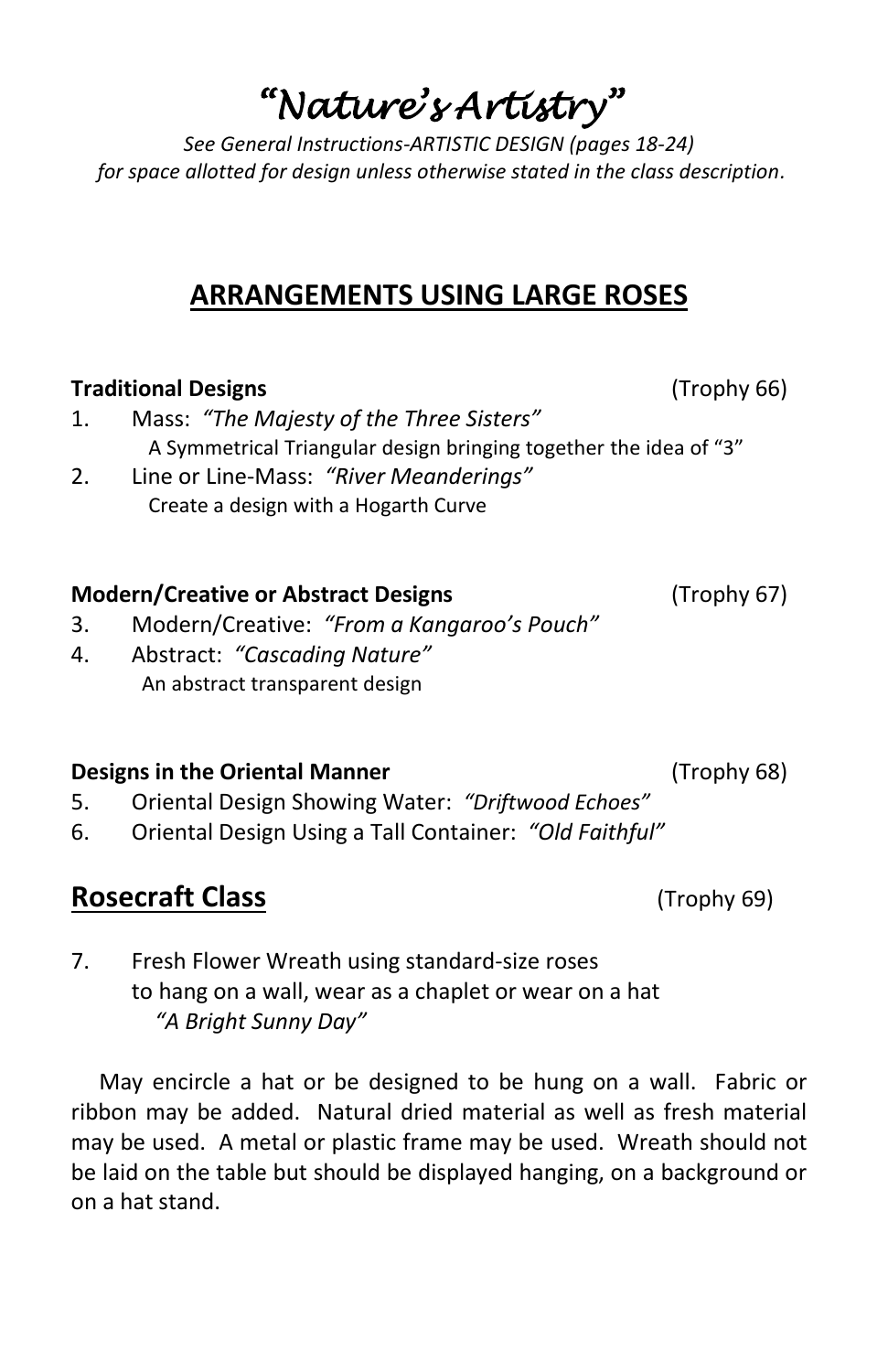## **ARRANGEMENTS USING MINIATURES AND/OR MINIFLORAS**

#### **Traditional Designs** (Trophy 70)

- 8. Line: *"Sunset Spectacle"* Arrangement must be a horizontal line
- 9. Line-Mass: *"Winding Ascent"* Arrangement must have a zigzag design

## **Modern/Creative or Abstract Designs** (Trophy 71)

- 10. Modern/Creative: *"Moonlight Reflections"* A reflective design containing materials which reflect images of light, other components or viewer.
- 11. Abstract: *"Underwater Swamp Life"* An underwater design in a clear or transparent container. Approximately 1/3 of the design should be under water.

## **Designs in the Oriental Manner** (Trophy 72)

- 12. Oriental Free Style Design: *"Prowling Tiger"*
- 13. Oriental Design in a Tall Container: *"Scaling the Alps"*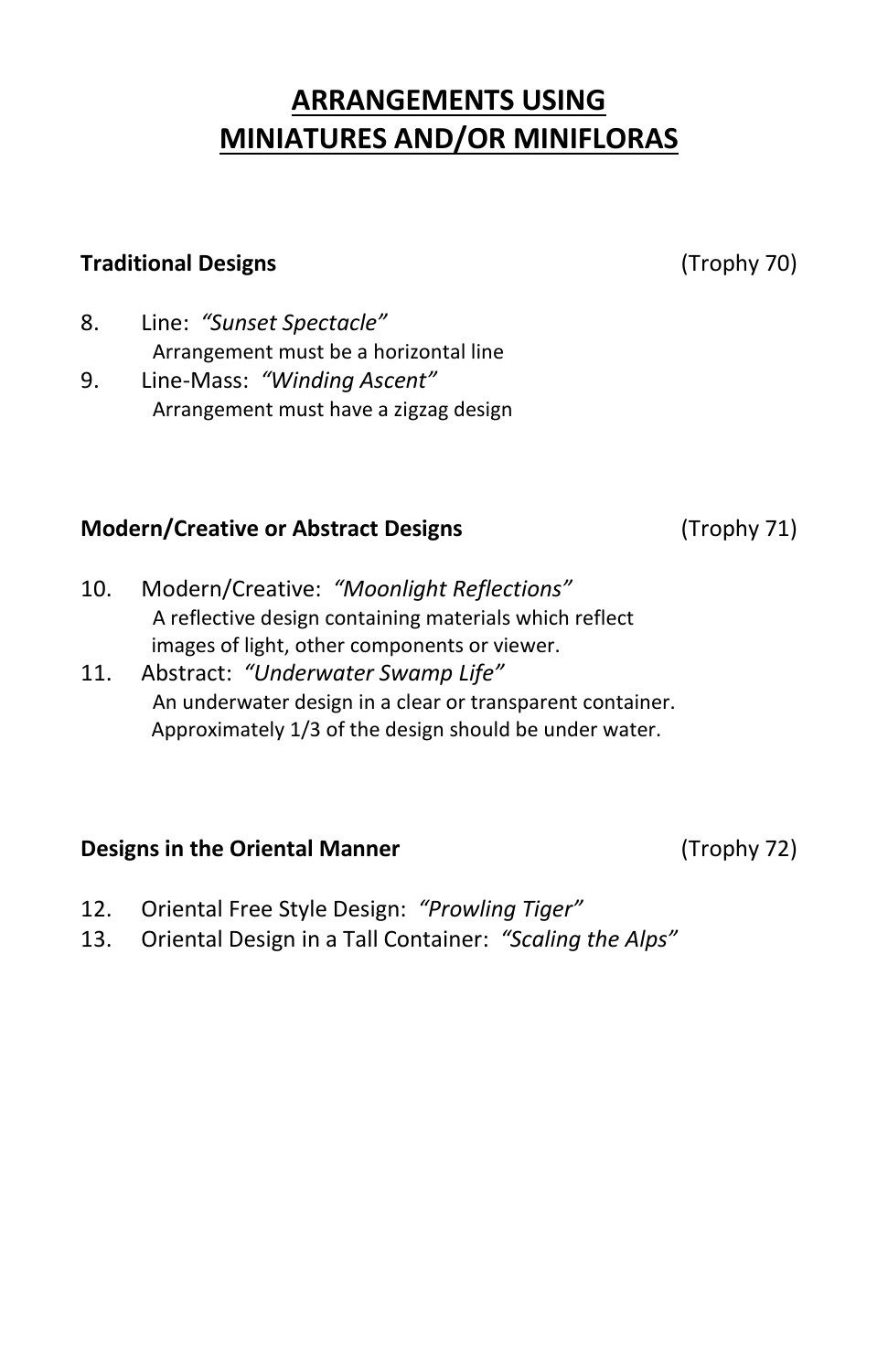## **NOVICE**

## **ARRANGEMENTS USING LARGE ROSES**

(Classes 141-146 are eligible for Trophy 73)

## **Traditional Designs**

- 14. Mass: *"Monet's Garden"*
- 15. Line or Line-Mass: *"Ants on Parade"*

## **Modern Designs**

- 16. Modern/Creative: *"Arches National Monument"*
- 17. Abstract: *"Botanical Illusions"*

## **Designs in the Oriental Manner**

- 18. Low Oriental Design showing water: *"Koi Pond"*
- 19. Oriental Free Style: *"Cherry Blossoms in Spring"*

## **ARRANGEMENTS USING MINIATURES AND/OR MINIFLORAS**

(Classes 147-152 are eligible for Trophy 74)

## **Traditional Designs**

- 20. Mass: *"Treasures in the Sand"*
- 21. Line or Line-Mass: *"Let It Rain"*

## **Modern Designs**

- 22. Modern/Creative: *"Cosmic Wind"*
- 23. Abstract: *"Super Nova"*

## **Designs in the Oriental Manner**

- 24. Oriental Design in a Tall Container: *"Panda Bamboo"*
- 25. Oriental Free Style: *"Gnarled"*